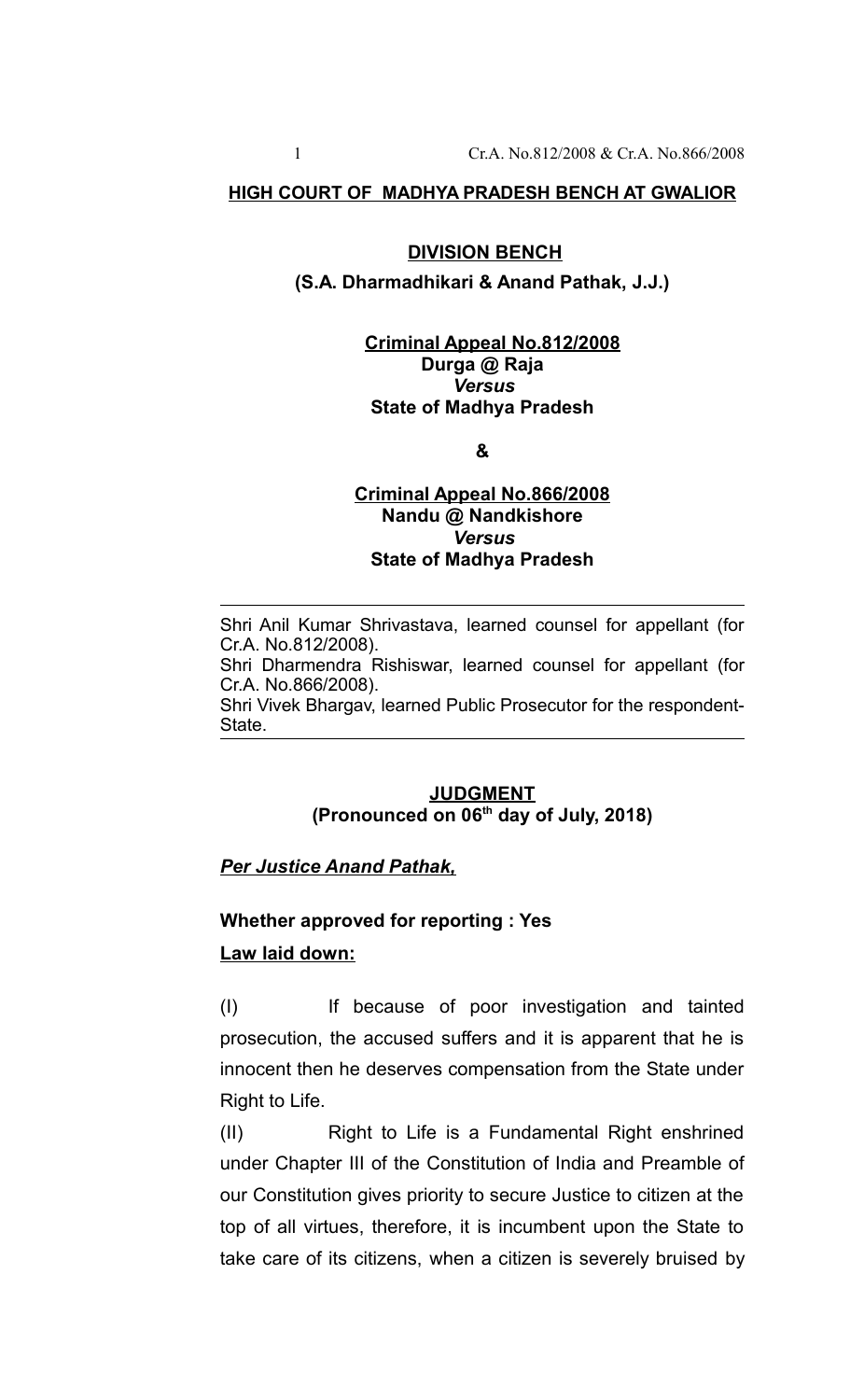the organs of the State therefore, appellants deserve compensation because of poor investigation and tainted prosecution.

 **\*\*\*\*\*\*\*\*\*\*\*\*\***

The instant criminal appeal is being preferred under Section 374 of Cr.P.C. against the judgment of conviction and order of sentence dated 17/10/2008 passed in S.T. No.04/2007 by the Special Judge, Datia whereby appellant-Durga (appellant of Cr.A. No.812/2008) and appellant-Nandu (appellant of Cr.A. No.866/2008) have been convicted under Section 364-A of IPC r/w Section 11/13 of Madhya Pradesh Dacoity Vipran Prabhabit Khestra Act and awarded sentence for Life Imprisonment with fine of Rs.25,000/- each with default stipulation.

**2.** Since both the appellants/ accused (Durga @ Raja and Nandu @ Nandkishore) have been convicted by the common order dated 17/10/2008 but appeals have been separately preferred by them, therefore, both the appeals are heard analogously and decided by this common order.

**3.** As per the case of the prosecution, FIR was registered on dated 24/08/2006 vide Crime No.90/2006 at Police Station Badoni, District- Datia by the complainant Munna Kushwaha (PW-2) in respect of an incident dated 04/07/2006 when around 11 pm in the night, Laxman alias Jhagga s/o Ramcharan Kushwaha while lying over in his agriculture field, caught hold of by some miscreants wielding fire arms and was taken by them as hostage to the forest. Midway, while reaching to the well of one Ramkishan Kushwaha took him also after putting a blind fold over his eyes and taken to some distant place where Ramkishan Kushwaha was released but abducted Laxman was taken to the forest and beaten up. Next day morning on 05/07/2006, brother(Munna) of abducted Laxman came to the field, but could not find his brother therefore, missing persons report was lodged and case was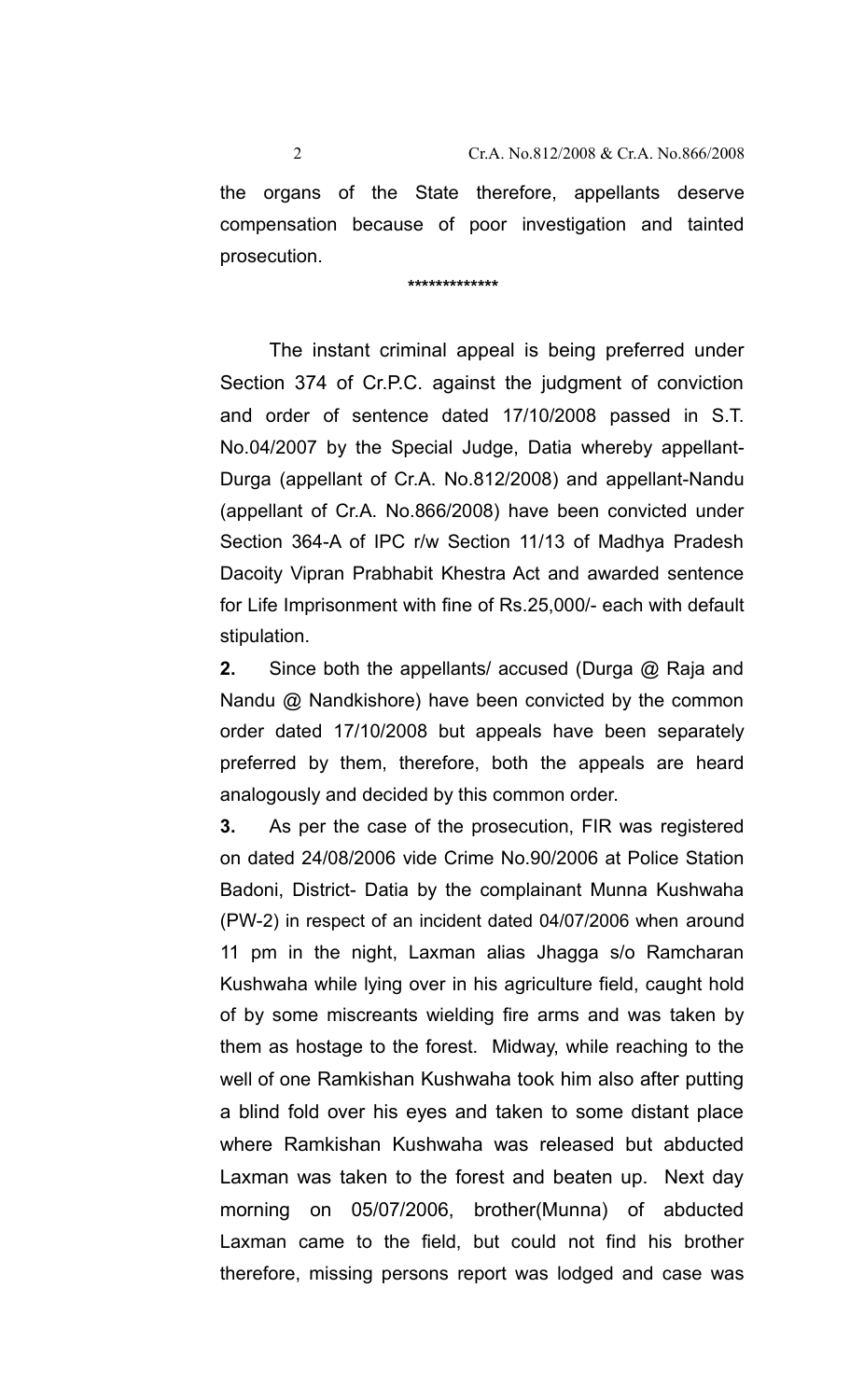taken into investigation.

**4.** After one month, on 04/08/2006, abducted Laxman got scot free from the clutches of abductors on which Dastyabi Panchnama at Police Station Badoni (recovery memo, Ex.P-3) was prepared. Thereafter statements of Laxman and other witnesses were taken. Since the present appellants-accused Durga and Nandu were already under arrest in some other case, therefore, they were formally arrested by the police. Thereafter, Test Identification Parade (TIP) was conducted for identification of accused Durga and Panchnama vide Ex.P-1 was prepared. Statements of other witnesses were taken by the police and charge-sheet was filed.

**5.** Appellants- accused abjured their guilt and trial was conducted. Trial Court after considering the evidence led by the prosecution found the appellants guilty of offence as referred above and awarded sentence for Life Imprisonment (L.I.) and fine of Rs.25,000/- was imposed. Therefore, appellants are before this Court. On behalf of both the appellants, Shri Anil Kumar Shrivastava, learned counsel advanced arguments in detail and Shri Dharmendra Rishishwar adopted the arguments advanced by him for appellant-Nandu also.

**6.** According to counsel for the appellants, the case mainly hinges upon the test identification of Durga by alleged abductee-Laxman. Although Laxman has identified Durga in the test identification parade but that was not the identification as required by law. From the deposition of Laxman, it appears that abductee-Laxman has already seen the accused Durga alias Raja at Police Station therefore, when TIP was conducted infront of competent authority at jail then it had no meaning because accused-Durga was already known to the victim Laxman and the purpose of TIP was diluted. It is further submitted that TIP of appellant-accused Nandu was never been held at the instance of police during investigation. Appellant-Nandu is the case of Dock Identification wherein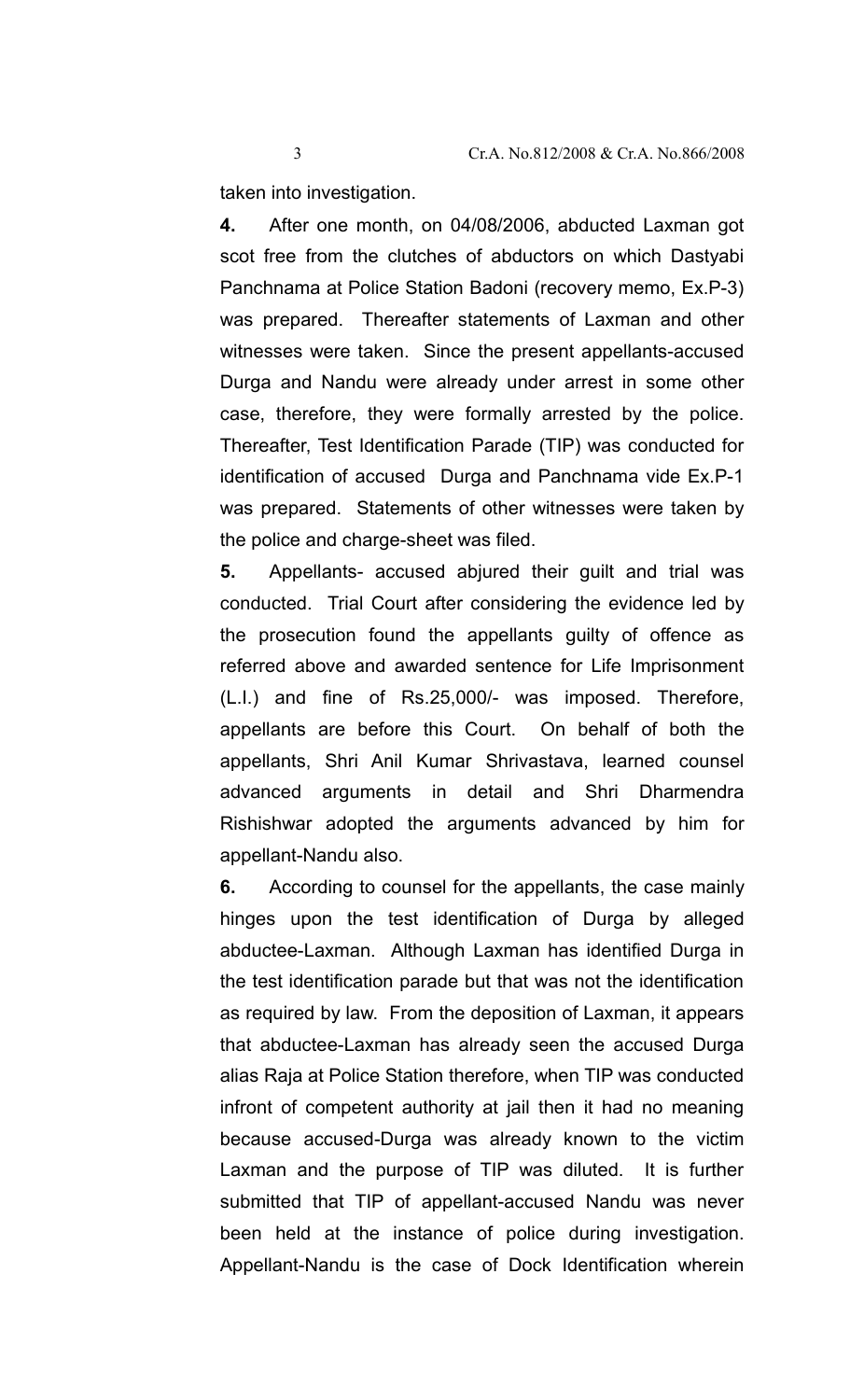Laxman identified Nandu while standing in the Dock therefore, the investigation reveals the casualness in implication of the appellants that too on false pretext. He relied upon the judgment of the Hon'ble Apex Court in the case of **Daya Singh Vs. State of Haryana, AIR 2001 SC 1188.**

**7.** Another point advanced by counsel for the appellants, was the delay caused in conducting TIP because the date of incident was 04/07/2006 whereas TIP was held on 04/12/2006 therefore, delay of 5 months is sufficient to allow witness to forget about the face of a person whom the victim has seen in night without explanation of availability of light in the prosecution story. It is further submitted that some inconsistencies and contradictions are crept in the statements made by the witnesses under Section 161 of Cr.P.C and thereafter made as Court statement because Laxman himself showed contradictory and inconsistent statement in police statement and Court statement. Statement under Section 161 of Cr.P.C. was recorded by the police in respect of Ramkishore Kushwaha also but he did not make court statement on oath. Total 18 witnesses were referred in the charge-sheet but only six witnesses were deposed. Similarly, witness of arrest memo (Ex.P-4) and witness of seizure memo under Section 27 of the Indian Evidence Act were never examined. The case appears to be of circumstantial evidence wherein TIP was only important piece of evidence but doubtful nature of evidence tried to be created by the prosecution, renders the TIP tainted.

**8.** Learned counsel for the appellants raised the point that Mukunda and Bihari who were allegedly the middle man between the police and the victim, were not examined and therefore, theory propounded by Mukunda and Bihari that they went to get the victim released while paying Rs.5,00,000/- (Rs. Five Lacs) was not established by the trial Court, nor money allegedly paid to abductors was seized from accused persons.

**9.** On the other hand, learned counsel for the respondent-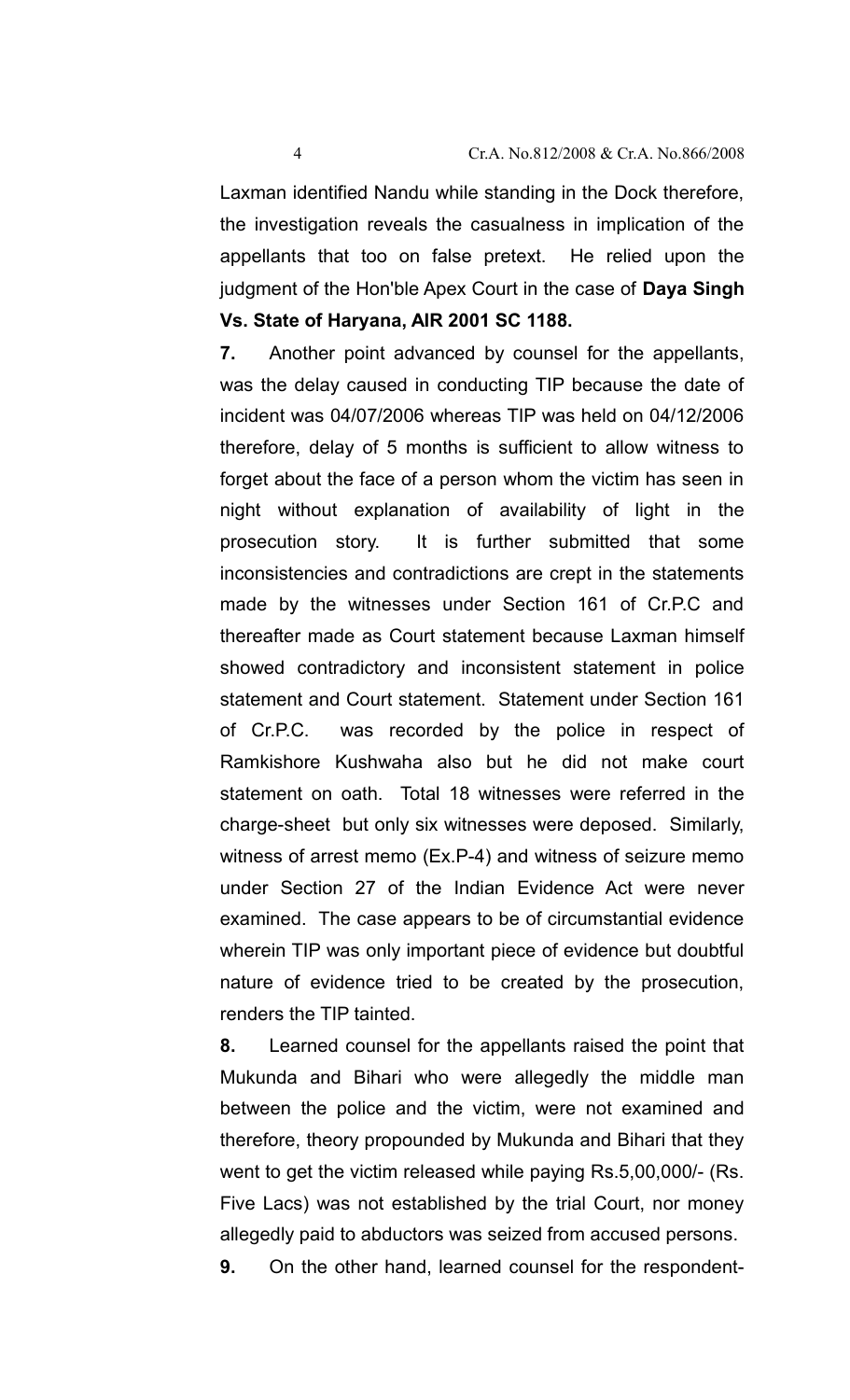basis of evidence and record submitted in respect of culpability of the appellants and prayed for dismissal of the appeal.

**10.** Heard the learned counsel for the parties at length and perused the record.

**11.** Here in the present case, no eye witness is available to witness the incident since inception other than the victim Laxman himself. Victim was allegedly taken by the appellants Durga and Nandu alongwith other abductee Ramkishore Kushwaha on 04/07/2006 around 11 pm. When the victim was abducted, he did not know the appellants. Abductors took Ramkishan also alongwith them to cover some distance but later on released him on same day but Laxman was kept allegedly by the abductors till 04/08/2006. Therefore, best witness to identify and recognize the abuductors was Ramkishore, beside abductee Laxman, but here prosecution did not produce Ramikishore in the Court to make statement. This is material omission. Laxman slipped out from clutches of abductors and returned back to his village. Dastyabi Panchnama (Ex.P-3) indicates the date of return as 04/08/2006. Appellants were already in jail in some other case therefore, they were formally arrested on 29/09/2006.

**12.** Victim Laxman after coming back from abduction on 04/08/2006, filed a complaint for the first time on 24/08/2006 in which name of two unknown miscreants were referred therefore, TIP was conducted. The case is of circumstantial evidence and only on the basis of TIP, appellants have been convicted. In respect of appellant-Durga, TIP was conducted on 04/12/2006 after delay of 5 months whereas victim Laxman already reached home on 04/08/2006, whereas FIR was registered on 24/08/2006 and appellants-Durga and Nandu both were formally arrested on 09/09/2006, for this case (as they were already behind the bar) therefore, police had sufficient time in between for conduction of TIP but the same was not done. Besides that TIP was vitiated if the evidence of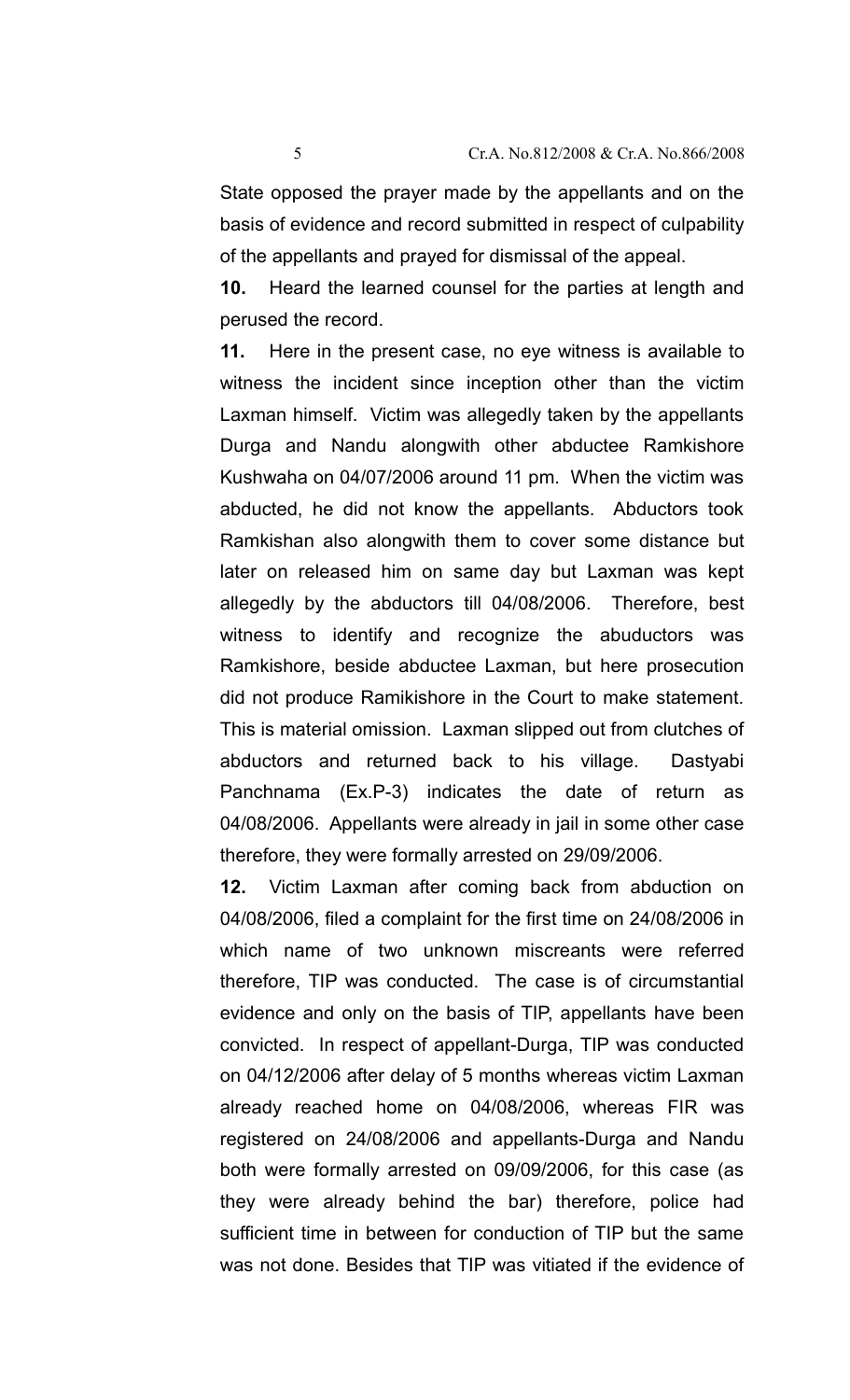Laxman is seen alongwith evidence of Naib Tahsildar, Datia-P.P. Parasar (PW-3).

**13.** Laxman @ Jhagga (PW-1) in his cross-examination in para 11 admitted the fact that he did not know the accusedappellants from the beginning but he referred the name of Durga and his accomplice while giving police statement. In para-14, he admits the fact that after his release, police caught Durga and taken him to the Police Station where he informed the police that the person who is caught hold by the police is Durga @ Raja and after one month, eye witness went to jail for identification and identified Durga  $@$  Raja. He also admitted the fact that police has taken signature over certain documents. Witness is not sure about about his signature whether marked at police station or at somewhere else. Deposition of Laxman (PW-1) in respect of test identification reveals that victim-Laxman (PW-1) had already seen Durga at Police Station and therefore, the purpose of test identification at later stage in jail had no meaning and the same is vitiated by the mischief of the police authorities. The purpose of test identification is not to identify the already identified person. Here police has shown the accused Durga to victim-Laxman, therefore, said test identification cannot be relied upon. The factum of test identification parade does not figure in the testimony of inquiry officer- Yogendra Singh Jadon (PW-6) therefore, the story of test identification is not at all established by the prosecution beyond reasonable doubt rather it creates doubt about the motive of police authority and the plea of false implication intensifies.

**14.** TIP of Nandu was never held. Only Dock identification was made. The reason for not conducting TIP of Nandu was not explained by the prosecution. Victim Laxman in his court statement referred the name of two Nandu (s), one is; Nandu Kadera and another is Nandu Dheemar. Whether abductee knew these abductors previously or whether the accused Nandu was the same Nandu as referred by the victim, could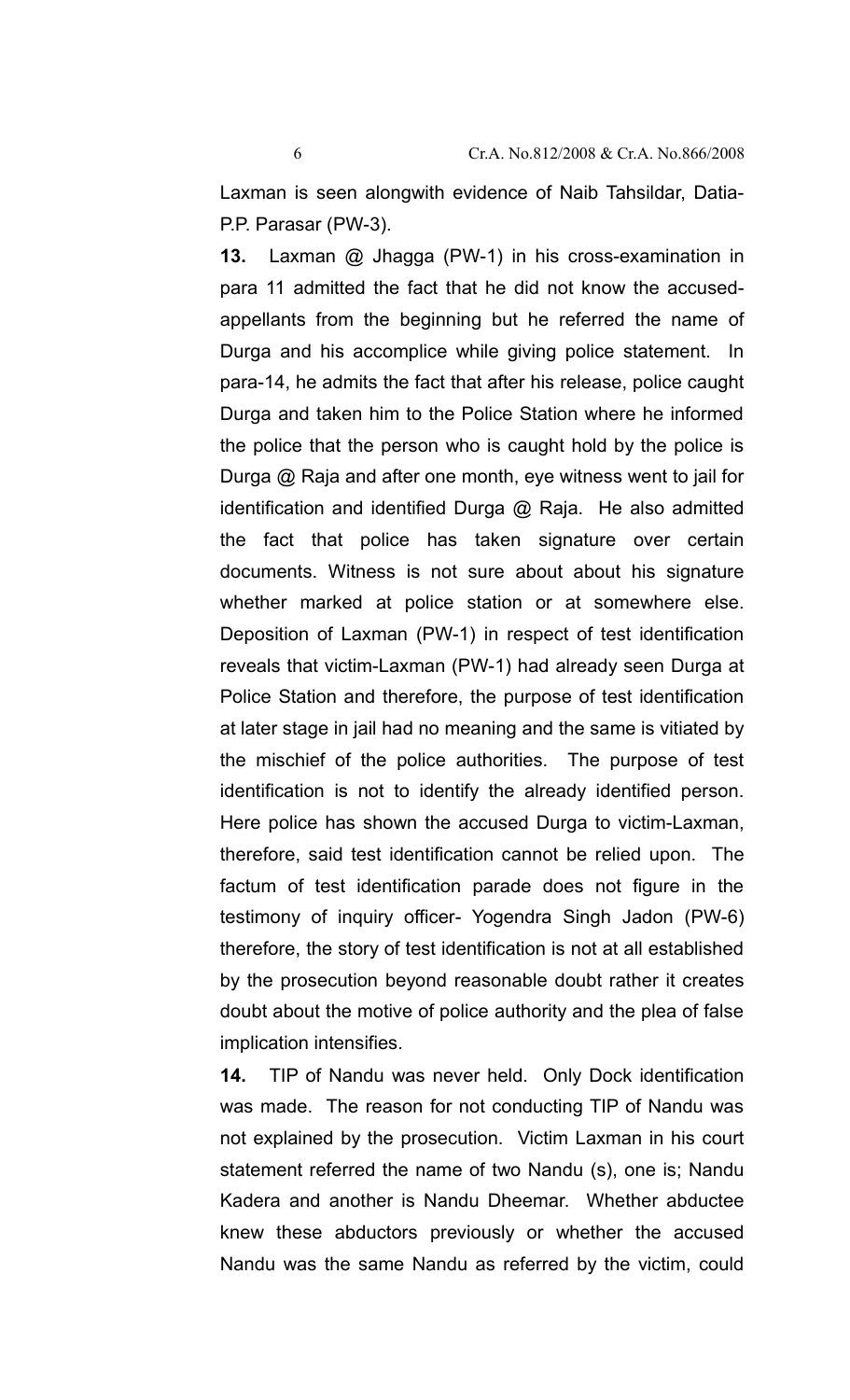only be discerned through TIP but in respect of accused Nandu, no TIP was conducted. It is possible that both these accused were already in custody and to get wriggle out of the pressure of incident and abduction, both these arrested persons have been framed for the charge of abduction of Laxman. From the submissions of counsel for the appellants, it appears that appellants never sought their custody. If police did not want to interrogate the appellants for recovery of arms, recovery of money and for arrest of other alleged co-accused then it raises doubt over the motive of the police to reach to the truth and exact incident. This renders the investigation doubtful.

**15.** Another circumstance which renders the case doubtful is the fact that Ramkishan Kushwaha who was initially abducted by the appellants, for the time being, but he did not depose on oath whereas he was the best witness not only to substantiate the story of abduction but for identification of the accused persons. Ramkishan neither identified the accused by way of TIP nor he deposed on oath before the trial Court. Why the Star witness was kept behind the curtains by the prosecution is the question which was not explained by the prosecution for proving its case beyond reasonable doubt. This aspect is further accentuated by the fact that out of total 18 witnesses referred in the charge-sheet, only 6 witnesses were examined. Interestingly, name of Ramkishan Kushwaha does not figure in the list of witnesses at all. Therefore, it appears that story of Ramkishan was created by the Police and prosecution to implicate the appellants on false pretext. This further creates doubt about the motive of police regarding false implication.

**16.** One more circumstance goes against the case of prosecution is that as per the story of the prosecution, Mukunda and Bihari tried to mediate allegedly between the abductors and family of abductee by which Munnalal Kushwaha (PW-2) who was brother of abductee gave Rs. 5 lacs to Bihari and Mukunda for release of his brother which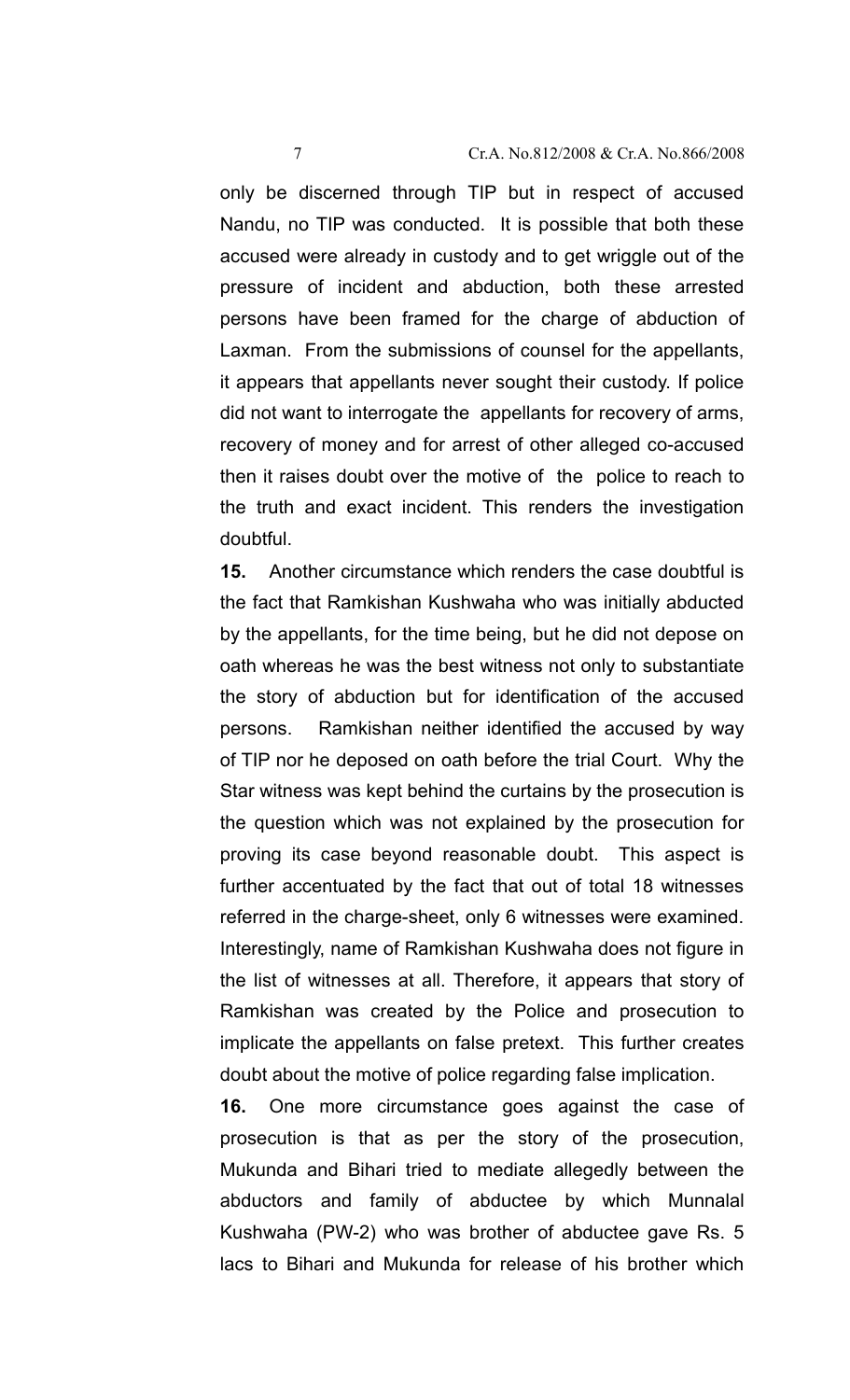according to abductee-Laxman was given by them to Nandu Kadera and Nandu Dheemar but they sought Rs.40,00,000/ as ransom amount. This fact came in his examination-in-chief. In cross-examination, he admitted the fact about the said attempt made by the family. Victim-Laxman in para-8 of the cross-examination also admitted the fact that this fact has not been disclosed by him while giving statement under Section 161 of Cr.P.C. to the police and discloses this fact for the first time in his court statement. The said improvement is a material improvement in the fact situation of the case. Prosecution could not establish the fact about the fate of said 5 lac rupees; whether the 5 lacs as allegedly given by the family of the victim to the abductors for release of the victim, were recovered from the accused persons or not. This fact could have been explained and substantiated, if Mukunda and Bihari would have deposed before the Court to lead evidence on behalf of prosecution. Although Investigating Officer in his court statement referred the fact that Mukunda was one of the accused in the instant case and died in an encounter but when Mukunda was one of the accused in the instant case then how he could have been a middle man and why the police authority has not referred him alongwith Bihari as accused persons in the charge-sheet or prior to it, why their names were not taken by the police for consideration for investigation purpose. These all facts create strong suspicion against the motive of the police authorities wherein they wanted to frame the present appellants for the offence referred above. The omission of story of 5 lacs in the statement of Laxman under Section 161 of Cr.P.C. *vis a vis* court statement and the fact of no recovery of amount from the accused, stares at the prosecution and renders the story of prosecution severely doubtful.

**17.** Witness of arrest memo (Ex.P-4) and witness of seizure memo (Ex.P-9) under Section 27 of the Indian Evidence Act were never examined before the trial Court. Therefore, seizure of weapons was not proved beyond reasonable doubt.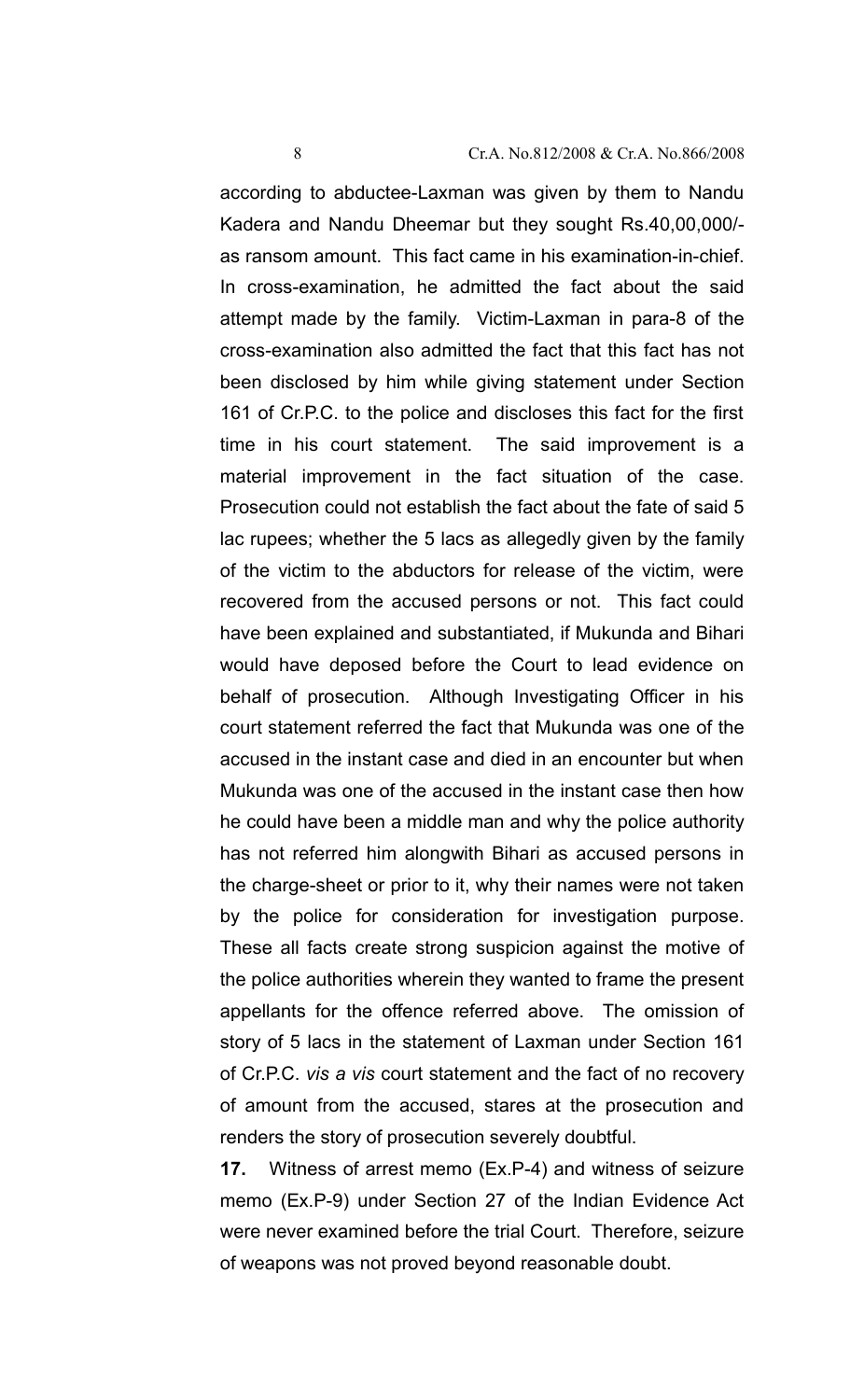**18.** Another loop in the story is reference of several miscreants while conducting abduction by the victim-Laxman, but police never cared for reaching to them or to nab them to bring them to books, when the statements of witnesses reveal presence of several persons while performing abduction then why the prompt action of the police confined only to the extent of present appellants and no explanation was offered about other alleged accomplice like Mukunda, Bihari and other Nandu (s) as referred in the complaint and statements. Why they were not arrested or made accused in charge-sheet the question which haunts the police and prosecution. This aspect further creates doubt about the motive of prosecution to falsely implicate the appellants because either the complaint filed by the complainant and the victim was bereft of truth or prosecution could not able to discharge its functions properly and just to cover up their fallacy, falsely implicated the present appellants, who were already in the jail in some other case and that is the travesty of justice.

**19.** (The Hon'ble Apex Court in the case of **Sheo Shankar Singh Vs. State of Jharkhand, (2011) 3 SCC 654** has held as under:-

> *"46. It is fairly well settled that identification of the accused in the court by the witness constitutes the substantive evidence in a case although any such identification for the first time at the trial may more often than not appear to be evidence of a weak character. That being so a test identification parade is conducted with a view to strengthening the trustworthiness of the evidence. Such a TIP then provides corroboration to the witness in the court who claims to identify the accused persons otherwise unknown to him. Test identification parades, therefore, remain in the realm of investigation.*

> *47. The Code of Criminal Procedure does not oblige the investigating agency to necesssarly hold a test identification parade nor is there any provision under which the accused may claim a right to the holding of a test identification parade. The failure of the*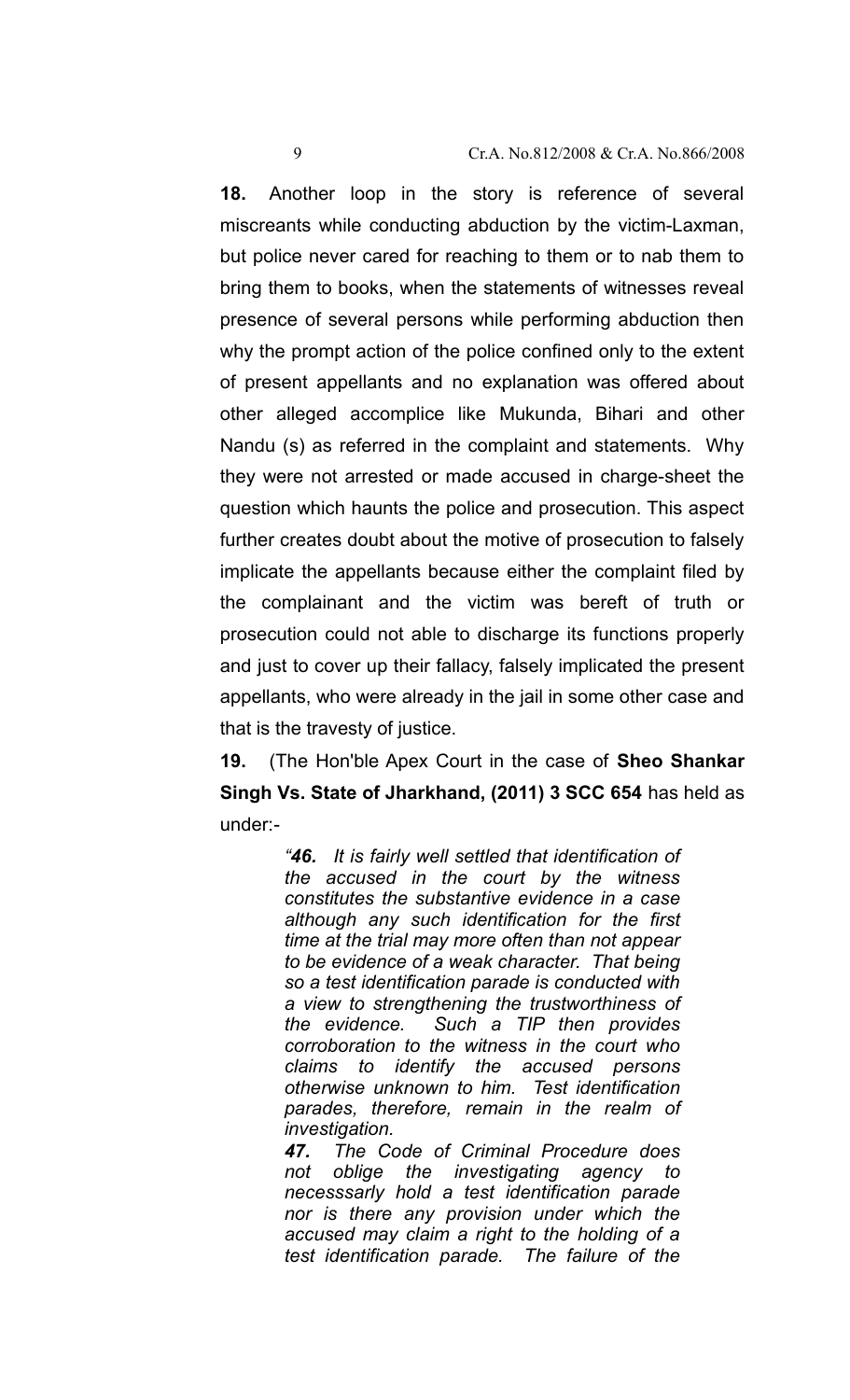*investigating agency to hold a test indentification parade does not, in that view, have the effect of weakning the evidence of identification in the court. As to what should be the weight attached to such an identification is a matter which the courts will determine in the peculiar facts and circumstances of each case. In appropriate cases the court may accept the evidence of identification in the court even without insisting on corroboration.*

*48. The decisions of this Court on the subject are legion. It is, therefore, unnecessary to refer to all such decisions. We remain content with a reference to the following observations made by this Court in [(2003) 5 SCC 746]: (SCC pp. 751-52, para 7)*

*"7. It is trite to say that the substantive evidence is the evidence of identification in court. Apart from the clear provisions of Section 9 of the Evidence Act, the position in law is well settled by a catena of decisions of this Court. The facts, which establish the identity of the accused persons, are relevant under Section 9 of the Evidence Act. As a general rule, the substantive evidence of a witness is the statement made in court. The evidence of mere identification of the accused person at the trial for the first time is from its very nature inherently of a weak character. The purpose of a prior test identification, therefore, is to test and strengthen the trustworthiness of that evidence. It is accordingly considered a safe rule of prudence to generally look for corroboration of the sworn testimony of witnesses in court as to the identity of the accused who are strangers to them, in the form of earlier identification proceedings. This rule of prudence, however, is subject to exceptions, when, for example, the court is impressed by a particular witness on whose testimony it can safely rely, without such or other corroboration. The identification parades belong to the stage of investigation, and*

*there is no provision in the Code of Criminal Procedure which obliges the investigating agency to hold, or confers a right upon the accused to claim a test identification parade. They do not constitute substantive evidence and these parades are essentially governed by Section 162 of the Code of Criminal Procedure. Failure to hold a test identification parade would not make inadmissible the evidence of*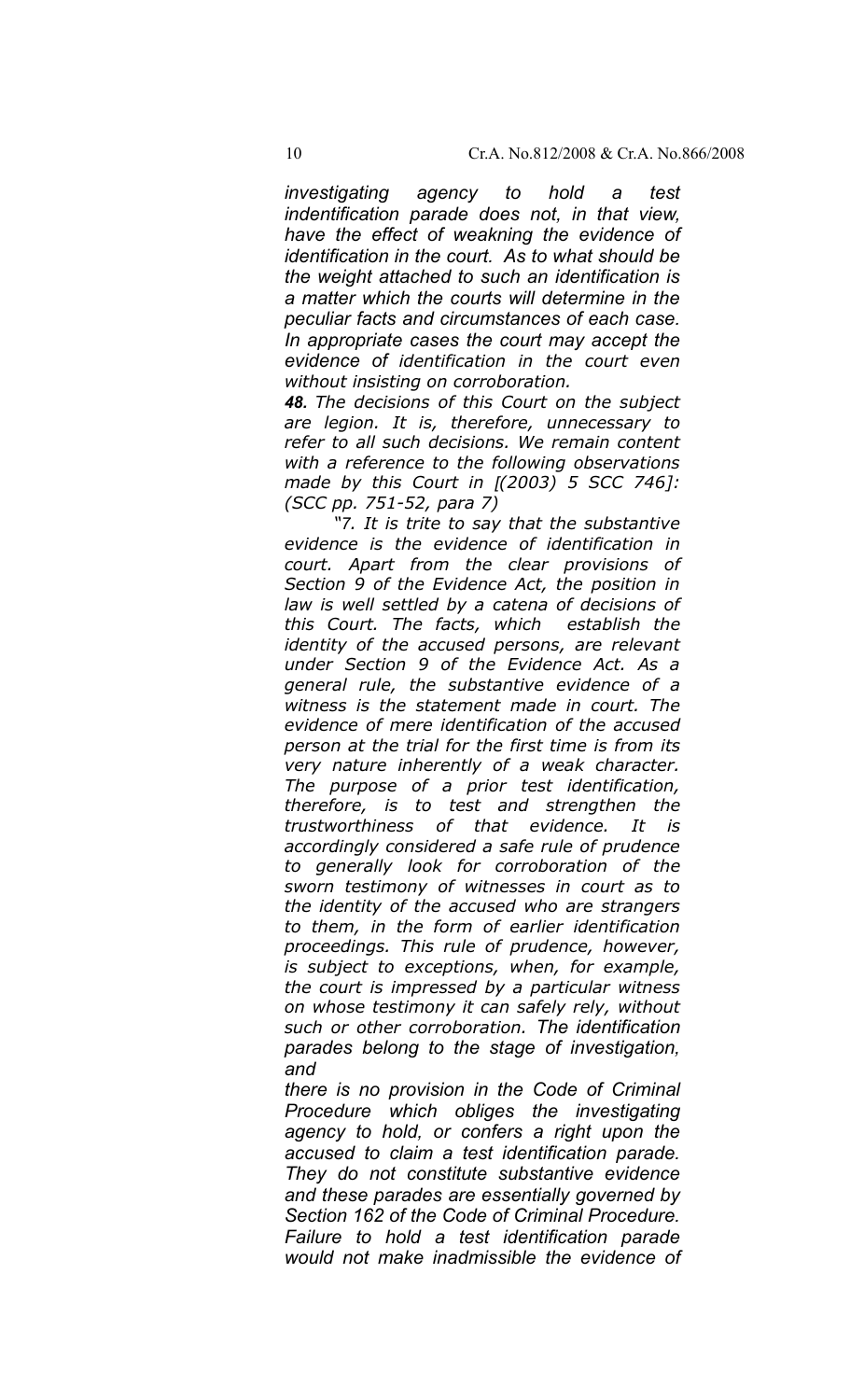*identification in court. The weight to be attached to such identification should be a matter for the courts of fact. In appropriate cases it may accept the evidence of identification even without insisting on corroboration. (See Kanta Prashad v. Delhi Admn. [AIR 1958 SC 350], Vaikuntam Chandrappa v. State of A.P. [AIR 1960 SC 1340], Budhsen v. State of U.P. [(1970) 2 SCC 128 ] and Rameshwar Singh v. State of J&K [(1971) 2 SCC 715].)"*

*49. We may also refer to the decision of this Court in Pramod Mandal v. State of Bihar [(2004) 13 SCC 150 ] where this Court observed: (SCC p. 158, para 20) "20. It is neither possible nor prudent to lay down any invariable rule as to the period within which a test identification parade must be held, or the number of witnesses who must correctly identify the accused, to sustain his conviction. These matters must be left to the courts of fact to decide in the facts and circumstances of each case. If a rule is laid down prescribing a period within which the test identification parade must be held, it would only benefit the professional criminals in whose cases the arrests are delayed as the police have no clear clue about their identity, they being persons unknown to the victims. They, therefore, have only to avoid their arrest for the prescribed period to avoid conviction. Similarly, there may be offences which by their very nature may be witnessed by a single witness, such as rape. The offender may be unknown to the victim and the case depends solely on the identification by the victim, who is otherwise found to be truthful and reliable. What justification can be pleaded to contend that such cases must necessarily result in acquittal because of there being only one identifying witness? Prudence therefore demands that these matters must be left to the wisdom of the courts of fact which must consider all aspects of the matter in the light of the evidence on record before pronouncing upon the acceptability or rejection of such identification."*

**20.** In the present set of facts, TIP was vitiated by its inherent procedural impropriety and except that, no reliable evidence is available to implicate appellants beyond reasonable doubt.

**21.** Resultantly, appeals preferred by the appellants-Durga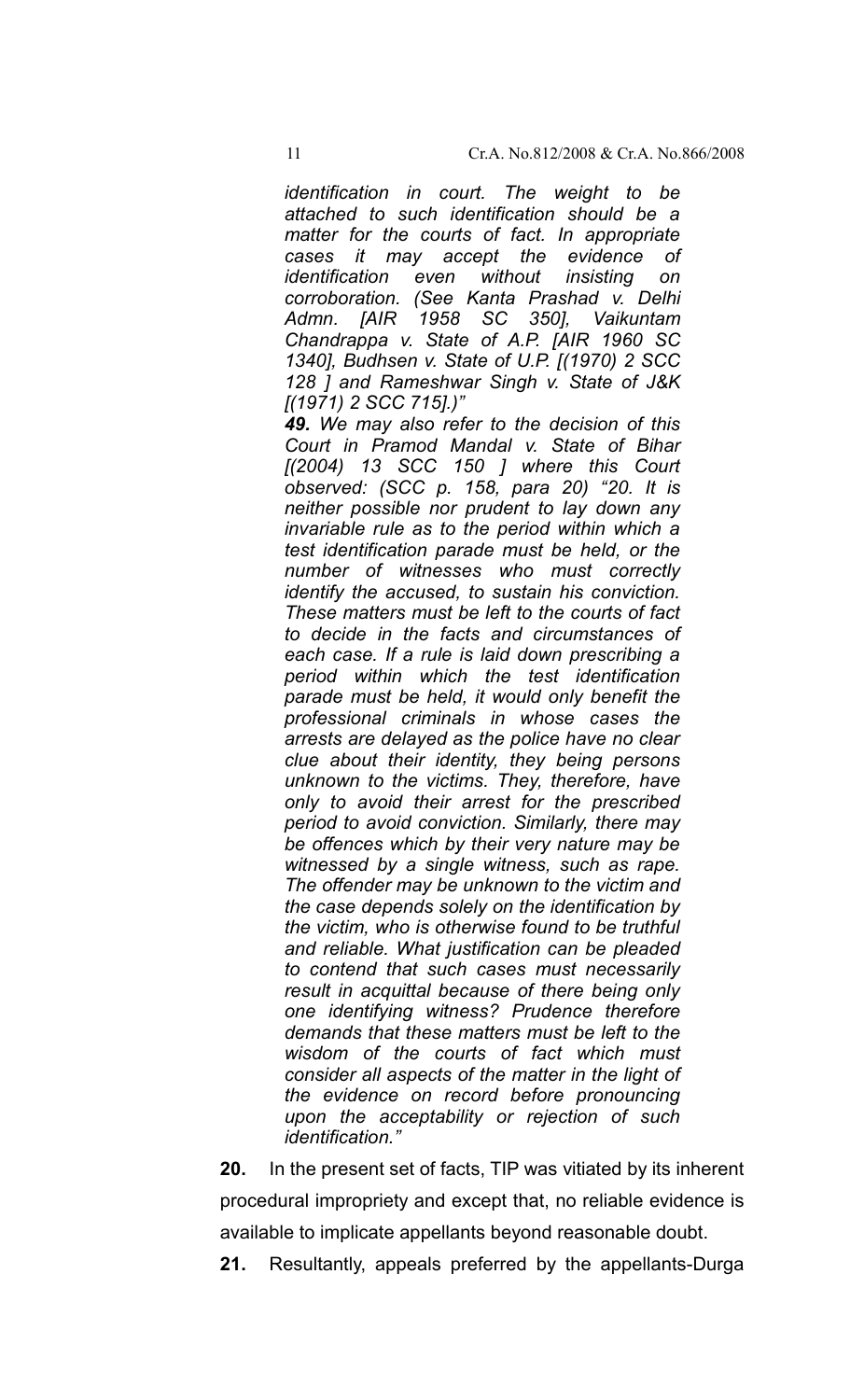and Nandu deserves credence and acceptance and resultantly, Cr.A. No.812/2008 and Cr.A. No.866/2008 are hereby allowed. Judgment of conviction and order of sentence dated 17/10/2008 passed in S.T. No.04/2007 by the Special Judge, Datia passed against the appellants is hereby set aside. Since the prosecution has not proved its case beyond reasonable doubt and trial Court erred in relying upon the very weak evidence led by the prosecution and erred in convicting the appellants, therefore, appellants- Durga @ Raja and Nandu @ Nandkishore are directed to set free immediately if they are in confinement.

**22.** If appellants look in hindsight then the distance covered by them between this period is been full of painful memories, remorse and agony. At this juncture, this Court feels that valuable period of 12 years of appellants have been consumed at the altar of false implication due to defective investigation and casually conducted trial with poor appreciation of evidence by the trial Court.

**23.** The Right to Life is a Fundamental Right enshrined under the Fundamental Rights of the Constitution, in the most coveted chapter (Chapter III of Fundamental Rights) of the Constitution coupled with the enlightenment displayed by the Preamble of our Constitution wherein Securing Justice to Citizens has been placed at the top of all virtues and being a democratic and welfare State, it is incumbent upon the State to take care of its citizens with motherly tenderness specially, when a citizen is severely bruised by the organs of the State. Therefore, this Court finds the instant case, a fit case for grant of compensation of Rs.1,00,000/- (one lac only) each, to both the appellants to be granted as compensation for the injustice inflicted over them by way of false implication. Our criminal Juris prudence gives more stress over avoiding of false implication of an innocent to the extent where hundred guilty may go scot- free. The spirit behind the same is very pious. Even otherwise, by one case of false implication of an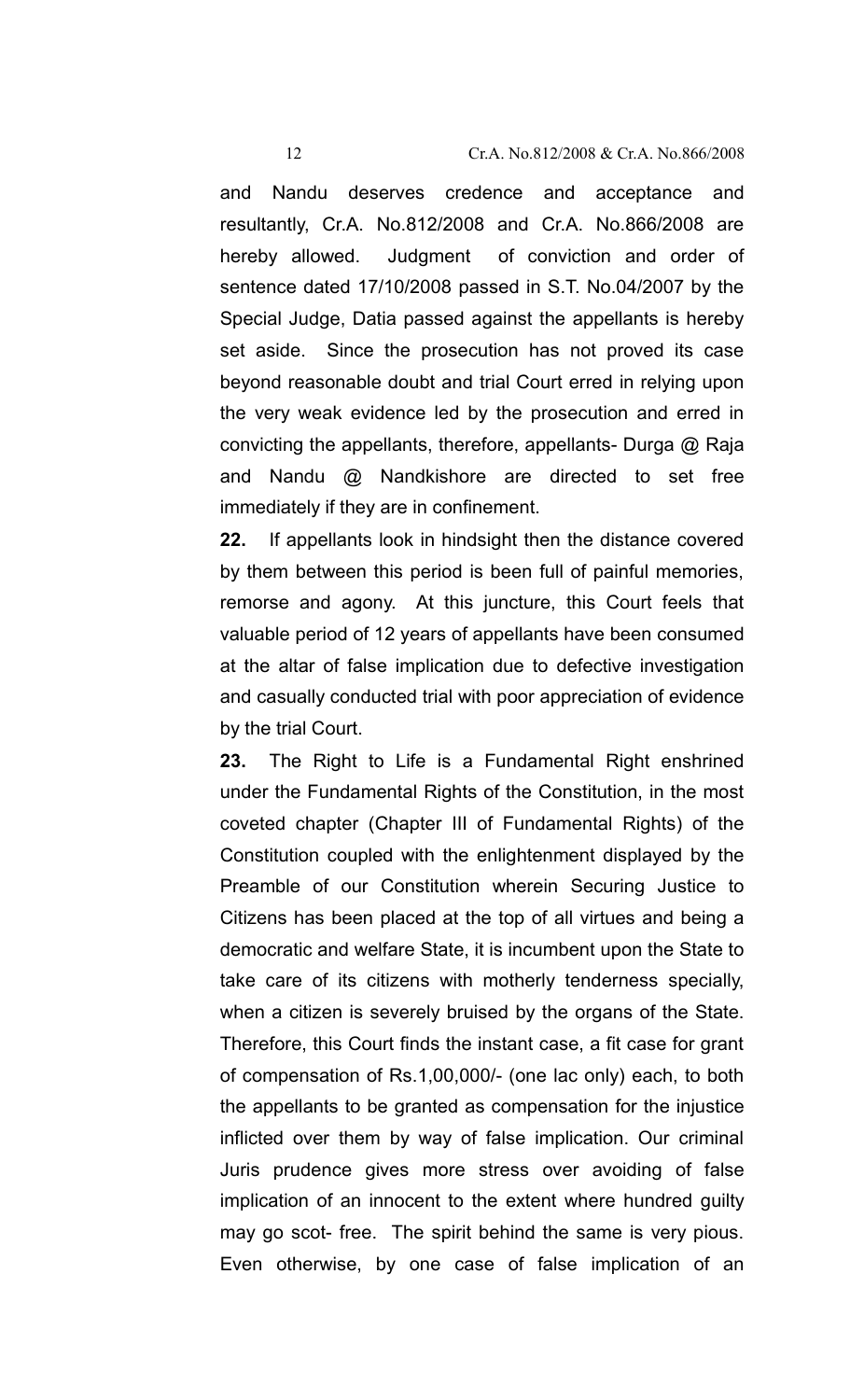innocent, rule of law loses one exponent (supporter) and a rebel with defiance towards rule of law is ready. Poor investigation with tainted prosecution is perfect recipe for such eventuality.

**24.** Although, no such provision exists in the Cr.P.C. for compensating the accused but certainly State cannot wriggle out from its constitutional and tortious liability, in the present set of facts. Fundamental right of a person cannot be sacrificed at the altar of mis-governance or at the whims or because of poor investigation. State Government would be at liberty to recover the said amount from the erring officers/ investigation officers, if appropriate authority decides so, after giving opportunity of hearing to them and if their casualness and negligence are proved in an enquiry.

**25.** Time has come when the Rule of Law is to be included as one of the essential components of infrastructure like road, water, electricity etc., otherwise these component of infrastructure and development would be sacrificed at the altar of mis-governance and lawlessness. Bridging of schism between rule of law and lawlessness is the need of the hours. It is expected from the Law Department, Home Department and Prosecution Department of the State Government that they will create a mechanism for scientific and methodical police investigation and scientific and methodical prosecution of the accused so that citizen may get justice and spirit of Right to Access Justice is fulfilled. A constant training programme or continuous education with latest technology be employed by the said authorities so that investigation and prosecution agency may march with the time and people at large be assured of their empowerment by way of Right to Access Justice. Therefore, before parting, this Court finds appropriate to direct the State of M.P. through Principal Secretary, Law and Legislative Affairs to coordinate and make arrangements with the appropriate department of State Government to grant compensation to the appellants-Durga @